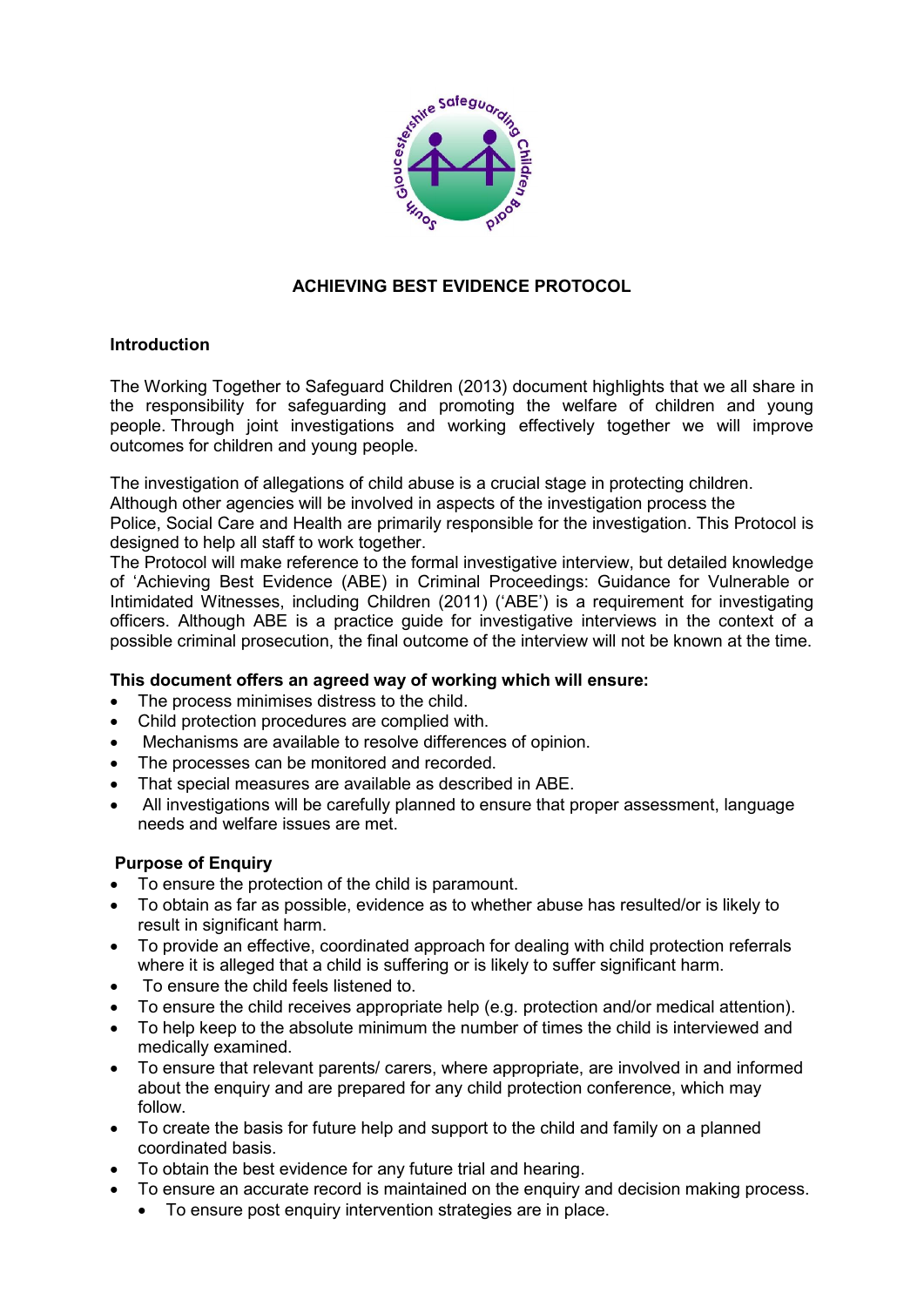### **Strategy Discussion/ Meeting Thresholds for Enquiries – Both Joint and Single Agency**

Preliminary enquiries should usually be undertaken by all relevant agencies before the strategy discussion/ meeting

All decisions about intervention levels should be made at the child protection strategy discussion this will include whether or not a single or joint child protection enquiry will take place.

### **Single Agency Enquiries**

Where it is agreed that single agency enquiries will be made either agency must feedback to all other agencies involved.

## **Planning the Joint Investigation**

### **This is a crucial stage of the investigation**

### **Strategy Meeting/ Discussion**

When it has been decided that a joint investigation will be undertaken, the Social Care Team Manager, Community Paediatrician and Police Sergeant will plan the investigation and agree timescales and staff.

Formal recording of the strategy meeting will be the responsibility of Social Care, they will disseminate minutes to all participants within 3 days.

The aim of the meeting/discussion is to agree objectives and individual roles within the investigation. The focus of the discussion is to make decisions on how the investigation will proceed.

All investigations must be carefully planned and recorded, even in urgent situations.

The discussion may be by way of a meeting for complex cases with the involvement of appropriate line managers or when the referral is straightforward, the discussion can be by telephone between all the relevant agencies.

The outcome of the meeting/ discussion will be recorded to include:

- Decisions taken
- Reasons for decisions
- Identification of roles
- Timescales and contingency plan

If a medical examination is required this should be following the ABE interview.

Some referrals may require immediate protective action. These referrals require an urgent response and the child must be seen to assess their immediate safety and welfare on the day of referral:

- Severe neglect
- Serious physical injury or threat of physical injury.
- Allegation of sexual abuse where there is a risk of further abuse

NB – The criteria for enquiries at this stage is 'reasonable cause to suspect' and discussions in respect of these 3 categories should be made with this in mind.

Referrals concerning Child Sexual Exploitation or concerns about E-Safety may require extensive planning, especially if the child does not regard themselves as a victim or the offence has been discovered rather than disclosed by the child. This may require more that one strategy meeting/ discussion to plan how to proceed.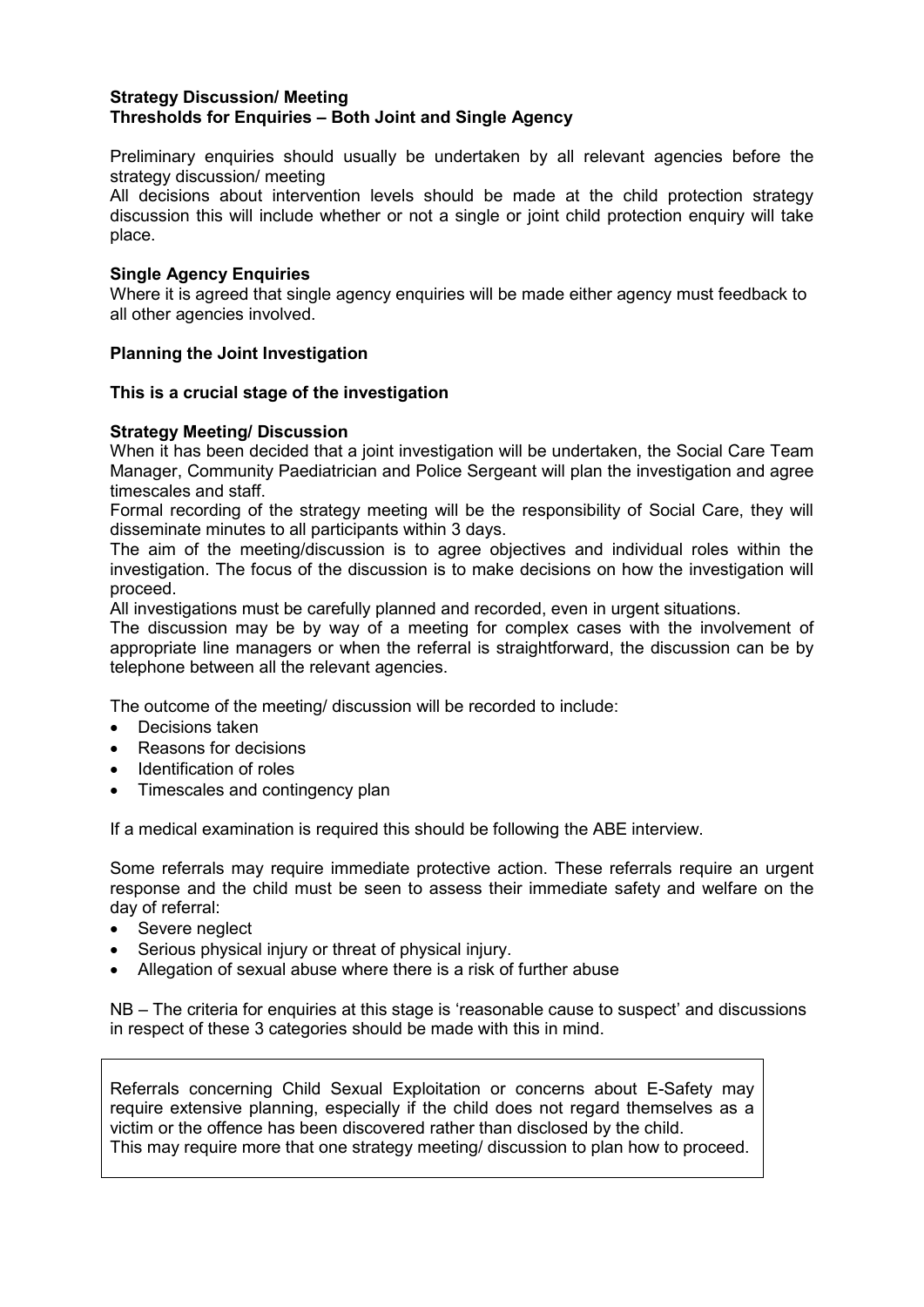## **Assessment of Risk**

A decision must be made on whether the child is safe to remain at, or return home. Some exploration of the following issues must be made at the investigative stage:

- Seriousness of any injury/ abuse.
- Is the abuse current?
- Previous injuries/ abuse.
- Availability of a protective person have they demonstrated a willingness/ability to protect?
- Any history of family violence?
- Any history of parenting and any previous concerns?
- History of drug abuse, alcohol abuse or mental illness.
- What supportive networks are available?
- Can the child take action to protect him/herself, (e.g. if an older child, or is the child afraid to return home)?

There may be other relevant factors to consider in compiling assessment of risk –these are not exhaustive. It is important that the child's views are taken into consideration and recorded. It is also important to be mindful of pressures to which children may be subjected.

## **The Investigative Interview**

Planning the actual interview with the child must be undertaken following a holistic assessment of the child's needs.

Main principles:

- All interviews will be undertaken in accordance with the guidance contained in ABE.
- The interview will normally be recorded by way of a DVD recording or a written statement having regard to the age and understanding of the child.
- The interview plan will take into account any special needs of the child.
- The investigating professionals will carefully plan the interview by determining for example:
	- o The child's development level
	- $\circ$  Who should lead the interview

The assessment prior to the interview with the child should so far as possible adhere to the following basic principles:

- The Pre-Interview Checklist as outlined in Achieving Best Evidence in Criminal Proceedings Box 2.7
- Listen to the child. Any question directed to the child at this stage must be in accordance with ABE.
- Never stop a child who is freely recalling significant events.

An accurate and detailed record of a discussion must be made. If the discussion includes a disclosure of abuse, that part must be recorded verbatim and contemporaneously or, at the very least, as soon as possible after the contact. Times and persons present should be included.

- Record all subsequent events up to the time of the substantive interview.
- Even if no disclosure of a potential criminal offence is made, accurate recording is essential as decisions about risk may be made on the strength of them.
- If there are concerns in respect of other siblings in the household, the issue of contamination of evidence will need to be addressed.

## **Consent of the Child**

Where the child has sufficient understanding, consent must always be obtained from the child and to enable consent to be given, adequate information must be given regarding the purpose of the interview. Refusal of consent must be respected however consent is not necessary from the child (although it unlikely to be practicable or desirable to record an interview with a reluctant or hostile child).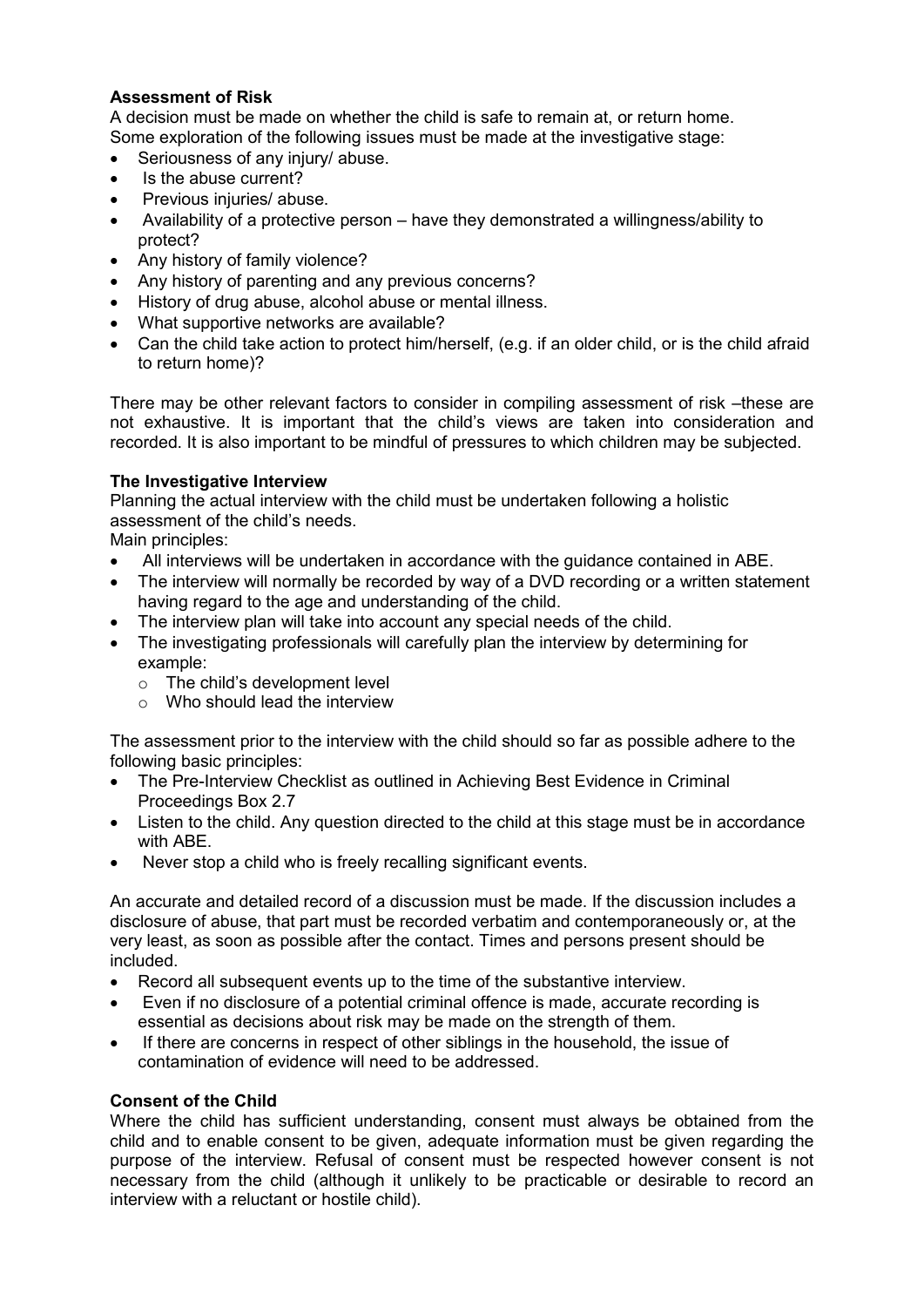Following the interview, if it is apparent that a criminal prosecution may follow and that the child will be required as a witness, then both the child and appropriate carers should be fully informed of the implications of such a course of action. At no point must a child, parent(s) or carer(s) be led to believe that the Court will not require the child's oral evidence.

### **Parent/ Carer Involvement**

In the majority of investigations it is expected that concerns will be shared with the parents/ carers before the child is seen. As a general rule information should be shared with parents/carers unless to do so would affect the safety and welfare of the child or other children, or be detrimental to the criminal investigation. If a decision is made not to inform the parents/ carer the reasons must be recorded. The needs and safety of the child must be the first consideration when determining at what point parents/ carers should be informed of concerns. The child should never be interviewed in the presence of an alleged or suspected perpetrator.

Unless the child has sufficient understanding to agree to being interviewed in his/her own right the agreement of a:

i) Parent or

ii) Person with parental responsibility or

iii) Authorisation by a court is required.

The investigating team may need to interview a suspected child victim without the knowledge of the parent or carer in certain situations. This might include the possibility that a child would be threatened or otherwise coerced into silence; a strong likelihood that important evidence would be destroyed; or that the child in question did not wish the parent to be involved at that stage, and is competent to take that decision.

In all cases where the police are involved, the decision about when to inform the parent or carer will have a bearing on the conduct of the police investigation, and the strategy discussion should decide on the most appropriate timing of parental participation.

It is not good practice, from an evidential perspective, for a parent to be allowed in an interview or in the monitoring room particularly if the parent has taken disclosure from the child.

## **The Child Who Becomes a Suspect**

Children who are being interviewed as witnesses may make a statement during the interview that implies they are also abusers or disclose they have committed other crimes. If a child victim appears to be a suspect during the course of an interview, a decision will have to be made on whether to proceed or terminate the interview. Whilst immunity cannot be promised this should be discussed further to decide a course of action.

If it is concluded that the evidence of the child as suspect is paramount in a particular case, the interview should be terminated so that any further questioning can be carried out in accordance with the Police and Criminal Evidence Act 1984 guidance.

## **Longer Term Planning**

Some investigations will go on to an initial child protection conference, which will consider whether:

- The threshold criteria for 'significant harm' have been met.
- Any necessary legal action to protect the child.
- The child and family's therapeutic needs.

The following issues will need to be addressed if criminal proceedings take place:

- Involving the child in the decision making process informing him/her that the DVD will be played in court and they will be cross-examined, obtaining the child's consent to do this.
- Preparation for the child for court. Enabling the child to view the DVD to refresh their memory.
- Guidance to the child and carers on the court process.
- Identification of the responsible adult in relation to child witness pack.